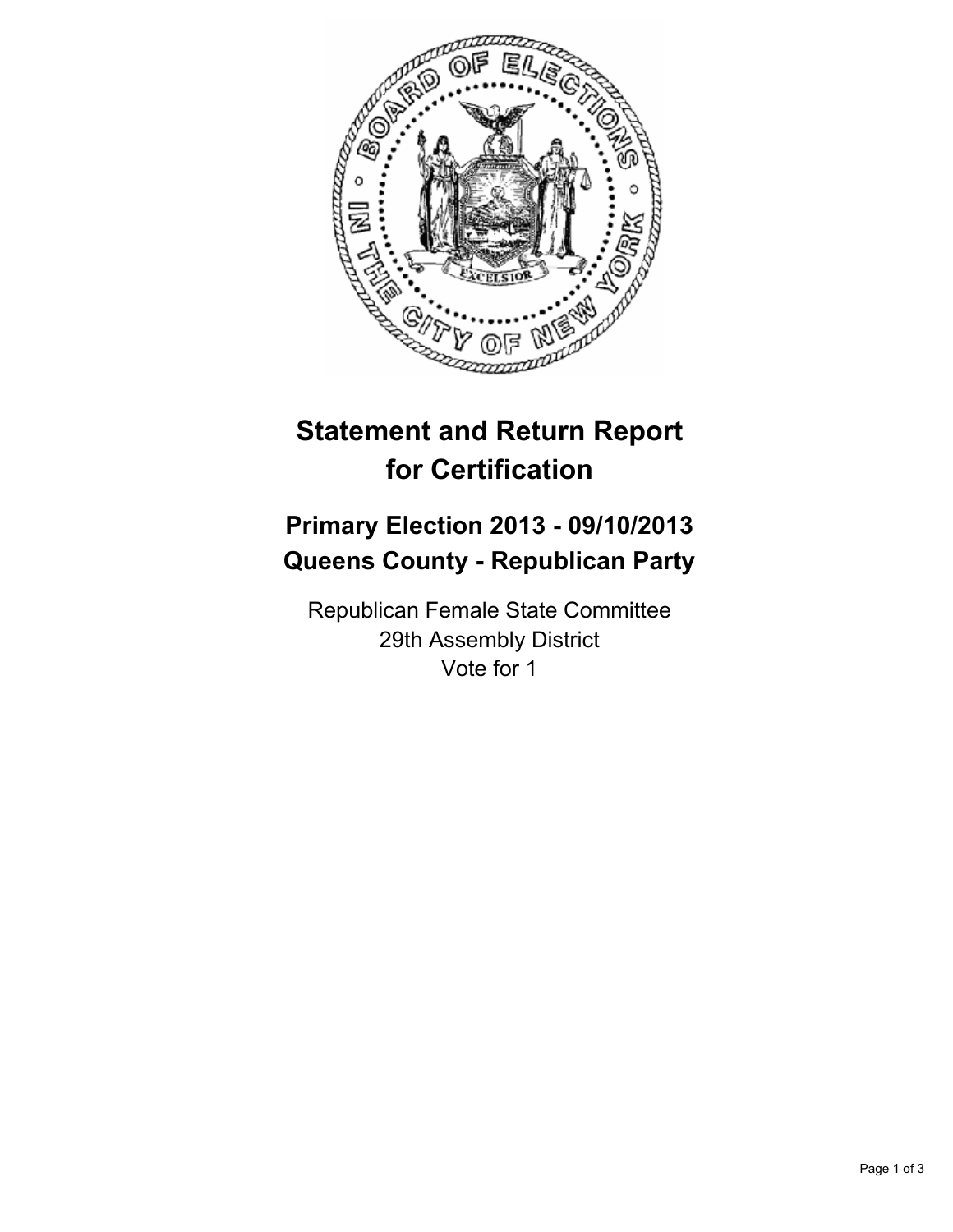

### **Assembly District 29**

| <b>EMERGENCY</b>          |          |
|---------------------------|----------|
| ABSENTEE/MILITARY         | 24       |
| <b>FEDERAL</b>            | $\Omega$ |
| SPECIAL PRESIDENTIAL      | 0        |
| AFFIDAVIT                 |          |
| <b>SCHERIE S. MURRAY</b>  | 73       |
| <b>MAUREEN PETITPHARE</b> | 65       |
| <b>Total Votes</b>        | 138      |